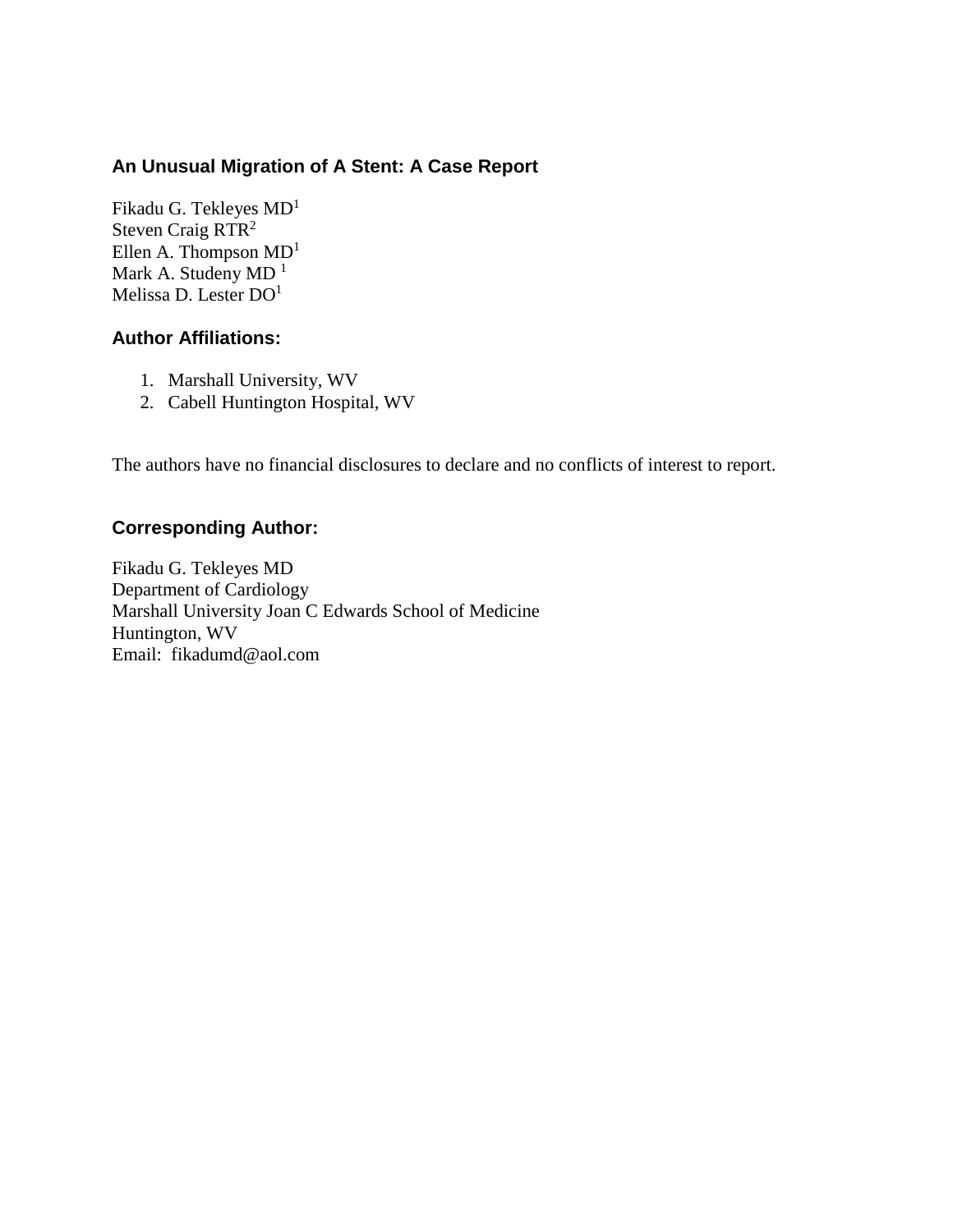### **Abstract:**

Stent dislodgment and embolization is a rare complication of coronary stenting. There are reports of intra-coronary stent entrapment, stripping, and dislodgement during percutaneous coronary interventions causing potentially life threatening complications, including intra-coronary or systemic embolization. Reports of dislodgment and migration of previously placed drug eluting intra-coronary stent several months after deployment are very limited in the literature. We describe a drug eluting stent dislodgment and migration in an 88 year-old male 10 months after its deployment.

#### **Introduction**:

Stent dislodgement and embolization is a rare complication of percutaneous coronary intervention. There are reports of intra-coronary stent entrapment, stripping and dislodgement during percutaneous coronary interventions. These can cause potentially life-threatening complications to the patient, including intra-coronary or systemic embolization and create a stressful experience to the operators.<sup>1-5</sup> There are case reports of dislodgment and peripheral embolization of a sirolimus-eluting stent from the ostium of a left main coronary artery.<sup>6,7</sup> There are case reports reflecting potential for compression, distortion and dislodgement of large endovascular stents in some situations, like CPR.<sup>8</sup> However, reports of dislodgement and migration of previously placed drug eluting intra-coronary stent several months after deployment are limited. We describe an unusual case of a drug eluting coronary stent displacement 10 months after its deployment.

#### **Case report:**

After a roll over tractor accident, an 84 year-old male was admitted to the surgical intensive care unit with a hip fracture, blunt chest wall injury, and possible pulmonary contusion. He had coronary artery disease and a history of coronary bypass 15 years prior. He had percutaneous intervention to an 80% stenosis of a saphenous vein graft (SVG) to a right posterior descending artery (PDA) using a 3.0mm x 15mm Resolute Integrity drug-eluting stent 10 months prior to his current presentation. He was very active and was taking a beta-blocker, angiotensin receptor blocker, aspirin, Clopidogrel, and a statin. Admission record reflects that aspirin and Clopidogrel had been held since the day of admission for surgical interventions.

On the 3rd hospital day, an internal fixation of his fractured hip was performed. Post procedure, the patient was extubated successfully but was re-intubated due to hypoxemia and tachycardia. The evening of his hip surgery a nursing staff noted ST segment changes on the telemetry monitor. A 12 lead EKG was obtained and showed a dynamic changes in the inferior wall indicating ST elevation in the inferior leads with reciprocal changes in the high lateral leads (as shown on Fig. 1 and 2). A stat cardiology consult was called.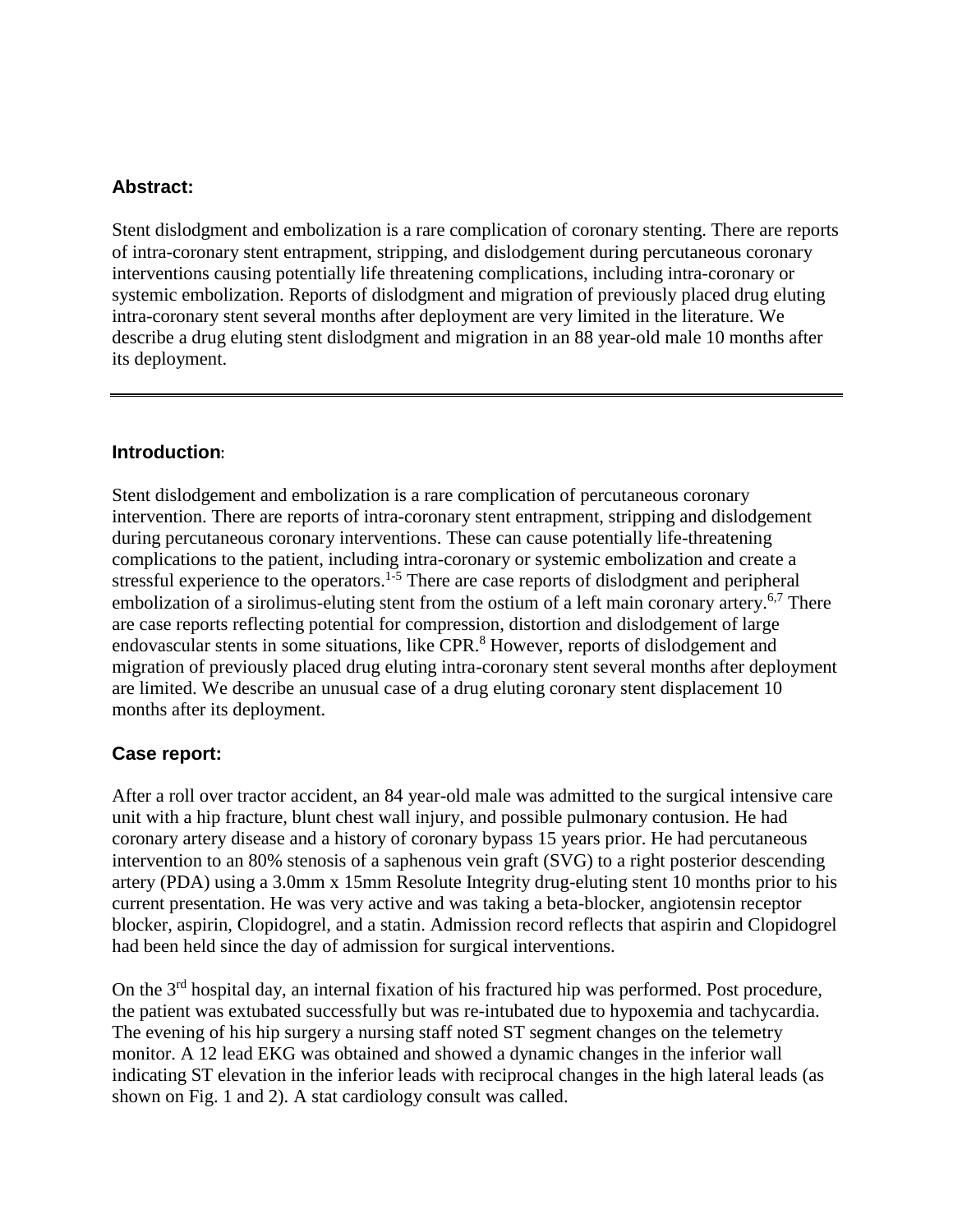

Fig 1. EKG 1. Pre-intervention Fig 2. EKG 2. Pre-intervention

## **Decision Making:**

The decision was made to proceed with emergent left heart catheterization and intervention if indicated. Selective angiogram of the SVG to PDA graft showed a thrombus with a near total occlusion of the previously placed stent (3.0 mm x 15 mm Resolute Integrity drug-eluting stent) in the distal graft, with very faint antegrade coronary flow beyond the occlusion (TIMI I flow) as shown in Fig. 4.

Multiple thrombus aspirations were performed using export aspiration catheter. This was followed by a balloon angioplasty using 2.5mm x 20mm and 3.0mm x 20mm Emerge over the wire balloons. This resulted in a marked improvement in the thrombus burden and improved flow across the stenotic lesion. Then a 3.0mm x 20mm resolute Integrity stent was passed across the lesion, and angiographic images obtained to assess the optimal location for deployment. However, on subsequent images it was noted that there was still a significant residual thrombus at the level of the old stent and the stent balloon was pulled back and withdrawn, prior to deployment, with a plan to attempt further thrombus aspiration. Angiographic views obtained following the withdrawal of the stent balloon showed the old stent was dislocated to almost the mid aspect of the saphenous vein graft and was now causing flow limitation more proximally. Multiple views were obtained to confirm this finding, as this was an unanticipated and unusual complication. The export aspiration catheter was used to reattempt aspiration of the residual thrombus. Then the stenosis at the level of the migrated stent and the distal lesion were treated with balloon angioplasty using 4.0mm x 20mm Trek over-the-wire balloon followed by deployment of two 4.0mm x 18mm Xience drug-eluting stents. Subsequent angiographic images showed achievement of a TIMI III flow across the stented lesions and distally (Fig. 5). The procedure was then concluded and the patient was transferred to catheterization laboratory holding for further observation. EKG obtained at the conclusion of the procedure showed resolution of the ST segment elevation and the patient did well on subsequent follow up periods.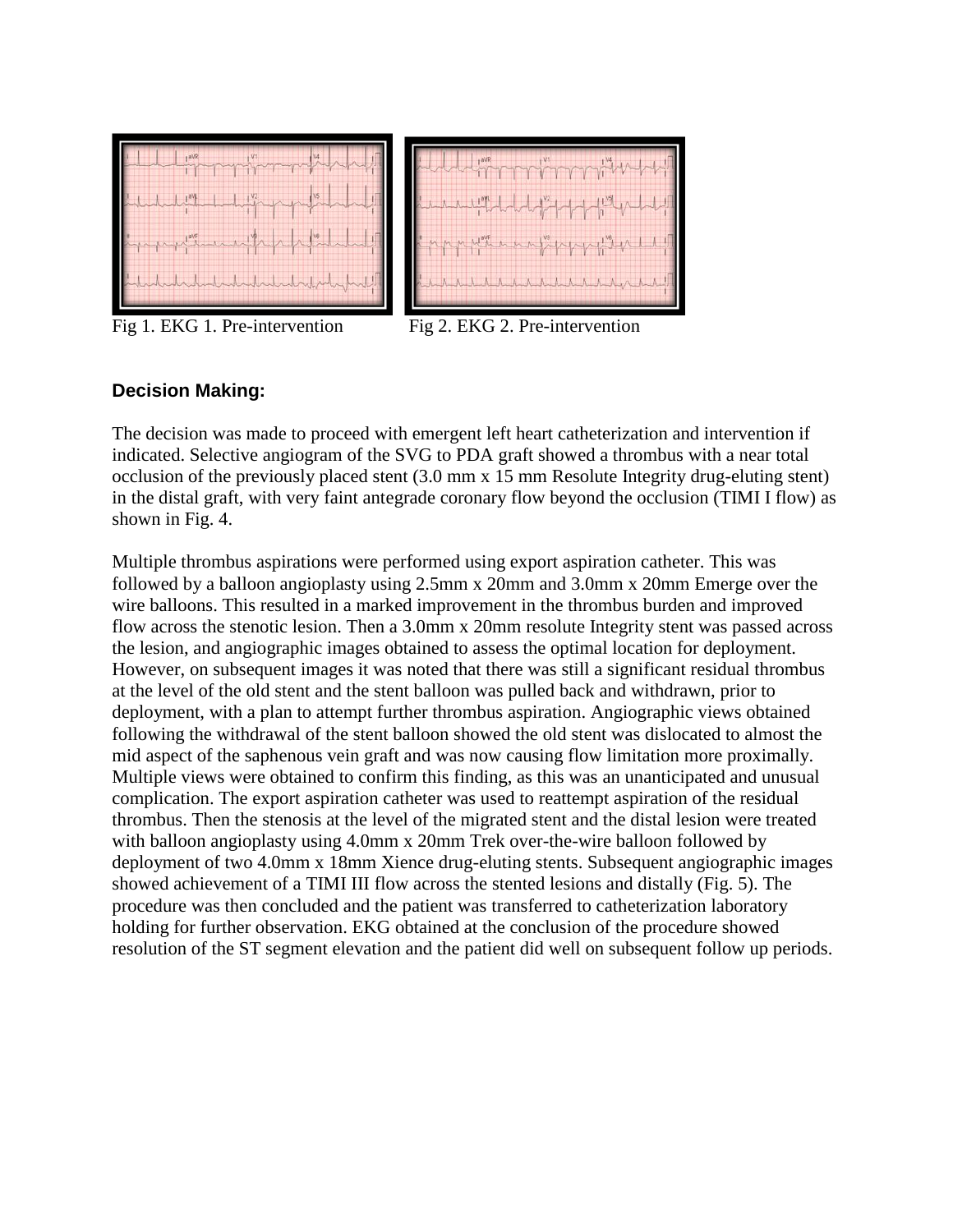

Fig 3. SVG to PDA graft, Pre-intervention



Fig 4. SVG to PDA graft, Post stent migration.



Fig 5. SVG to PDA graft, post stent migration and post-intervention



Fig 6. EKG 3: Post-intervention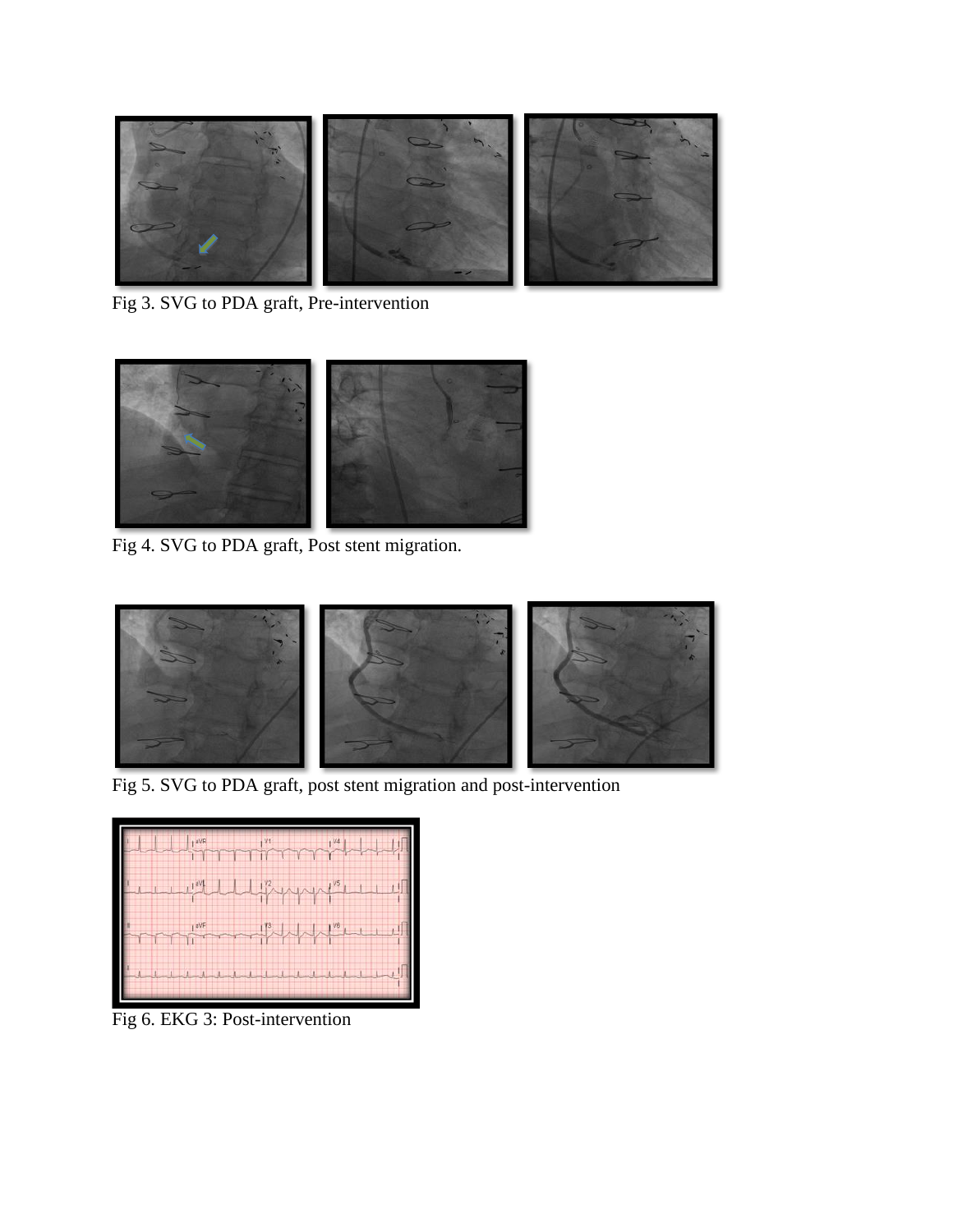## **Conclusion:**

Coronary stent dislodgment is very rare but critical complication of percutaneous coronary intervention. The incidence varies between  $0.32 - 8.3\%$ .<sup>1-3</sup> A stent can be dislodged from the stent-balloon assembly during pull back, prior to deployment, of the stent balloon into the guide catheter. Interventions to extremely angulated and severely calcified coronary lesions are more prone to this complication.<sup>3,5,9</sup> It also can occur during an attempt to intervene on inadequately pre-dilated lesions<sup>3</sup> or with interference from previously deployed stents. Coronary stent displacement is also reported with use of intracoronary vasodilator therapy during percutaneous coronary intervention.<sup>10</sup>

Although the incidence is decreasing with the development of improved devices and techniques, with the use of pre-mounted stents, we continue to see reports of stent dislodgment, migration and peripheral embolization during the time of percutaneous coronary interventions.<sup>1-3</sup>

However, to our knowledge this is the first report of displacement of a drug eluting stent several months after its deployment. Though the reason behind this dislocation is unclear, it is suspected that it is a result of the entrapment of the new stent balloon in the struts of the old stent, which likely was under-sized and poorly embedded into the vessel wall, leading to this unusual very late dislocation.